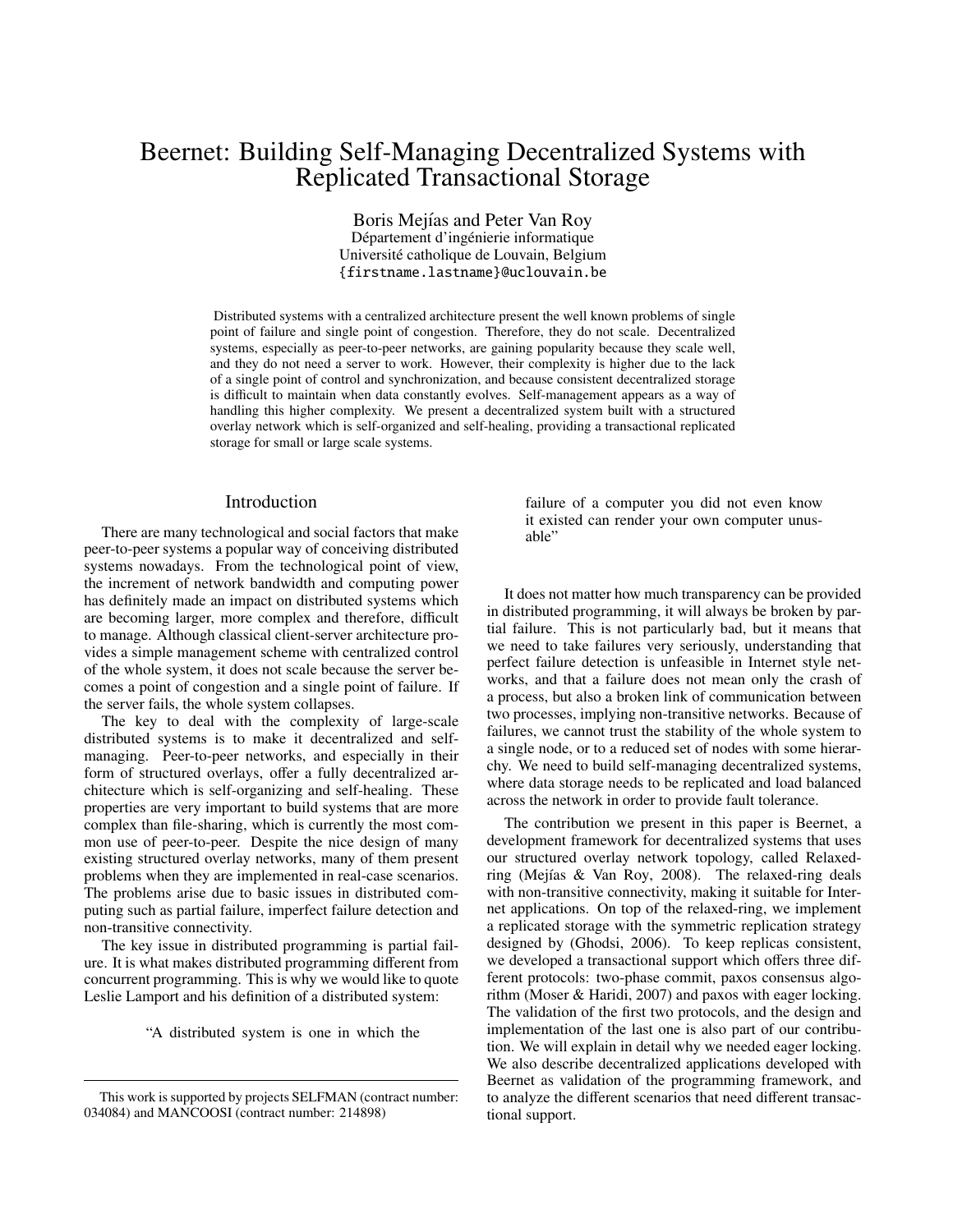#### Self Management

The complexity of almost any system is proportional to its size. This rule also holds for distributed systems. As systems grow larger, they become more and more difficult to manage. Therefore, increasing systems' self manageability appears as a natural way of dealing with high level complexity. By self management, we mean the ability of a system to modify itself to handle changes in its internal state or its environment without human intervention but according to high-level management policies. This means that human intervention is lifted up to the level where policies are defined.

Typical self-management operations are: tune performance, reconfigure, replicate data, detect failures and recover from them, detect intrusion and attacks, add or remove parts of the system, which can be components within a process, or a whole peer, and others. Each of those actions or a combination of them can be identified as *self-configuration, self-organization, self-healing, self-tuning, self-protection* and *self-optimization*, often called in literature *self-\** properties.

One of the key operations that a system must perform to achieve self-managing behaviour is to monitor itself and its environment. Once relevant information is collected, the system can take decisions over which action to trigger to achieve its goal. Once the action is triggered, the system needs to monitor again to observe the effect of its action, developing a constant feedback loop.

A basic example of a self-managing system working with a feedback loop is air conditioning. A thermometer is constantly monitoring the temperature of the room. The information is given to a thermostat, where the desired temperature has been set. The thermometer does not need to know about the goal temperature, it simple needs to monitor the temperature of the room, so the system is very modularized. When the temperature goes over a threshold value, the thermostat decides to run the cooling down mechanism, which is the actuator of the system. Room's temperature is monitored again to measure the cooling down effect, building a feedback loop.

In peer-to-peer systems, monitoring is distributed and based only on the local knowledge that every peer has. Peers monitor each other and trigger actions in other peers. Since there is no central point of control that observes the whole system at once, global state can be inferred but always as an approximation. Self-managing behaviour must be observed as a property of the whole network, and not as an isolated property of a single peer.

## Structured Overlay Networks

A computer network, is a group of interconnected processes able to route messages between them. Internet is a group of interconnected networks, routing messages between processes independently of the network where they belong. An *overlay network* is a network built on top of another network or set of networks. For instance, a group of processes using the Internet to route their message is said to be an overlay network, where the Internet is the *underlay network*. Actually, the Internet itself can be seen as an overlay network running on top of the group of local area networks.

Examples of *unstructured* overlay networks can be found in what it is called the second generation of peer-topeer networks. This generation is mainly represented by Gnutella (Gnutella, 2003) and Freenet (FreeNet Community, 2003), and it was developed having file-sharing as the main goal. These networks do not rely on any server, and they are able to route messages through their peers independently of the underlay network. This generation was actually a solution to Napster shut down, because there was no server to stop. These systems are known as *unstructured* overlay networks because peers are randomly connected without any particularly defined structure. As we have discussed already, nowadays almost any machine can behave as a client and a server. Therefore, every peer can trigger queries as a client, and handle queries from other peers, playing the role of a server.

The algorithm to route messages in such unstructured network is called *flooding*. It is very simple but highly bandwidth consuming. It works as follows: the peer that triggers the query sends it to all its neighbours with a time to live (TTL) value. The TTL can be expressed in seconds or hops. A hop is what it takes for a message to go from one peer to another that is directly connected in the overlay (we do not include the amount of hops involved in the underlay network using TCP/IP connection). The growth in the amount of messages is exponential, and many peers have to process the same query several times, making the algorithm very inefficient. Another known problem is related to non-popular items that are difficult to find if the TTL is not large enough. Unfortunately, the larger the TTL, the more congested the network.

Flooding routing works fine for networks with a tree topology, because it avoids that peers receives messages more than once, but it is very costly for unstructured overlay networks, being inefficient in bandwidth and processingpower usage. Another problem is that there is no guarantee of reachability or consistency properties, which we consider important to build decentralized systems that constantly update the values of the stored items. Even though Gnutella can keep large amount of peers connected, it does not mean that scalable services can be built on top of it because of the problems on efficiency, reachability and consistency (Markatos, 2002; Ripeanu, Foster, & Iamnitchi, 2002). Also, according to (Daswani & Garcia-Molina, 2002), it is not difficult to perform a query-flood DoS attack in Gnutella-like networks, but their success depend on the topology of the network and the place of the originator of the attack, which is related to the reachability issue we already discussed.

#### *Distributed Hash Tables*

The third generation of peer-to-peer networks, also known as *structured overlay networks* (SONs), is the result of academia's interest in peer-to-peer systems. It clearly aims to solve the problems of unstructured networks by providing efficient routing, guaranteeing reachability and consistent re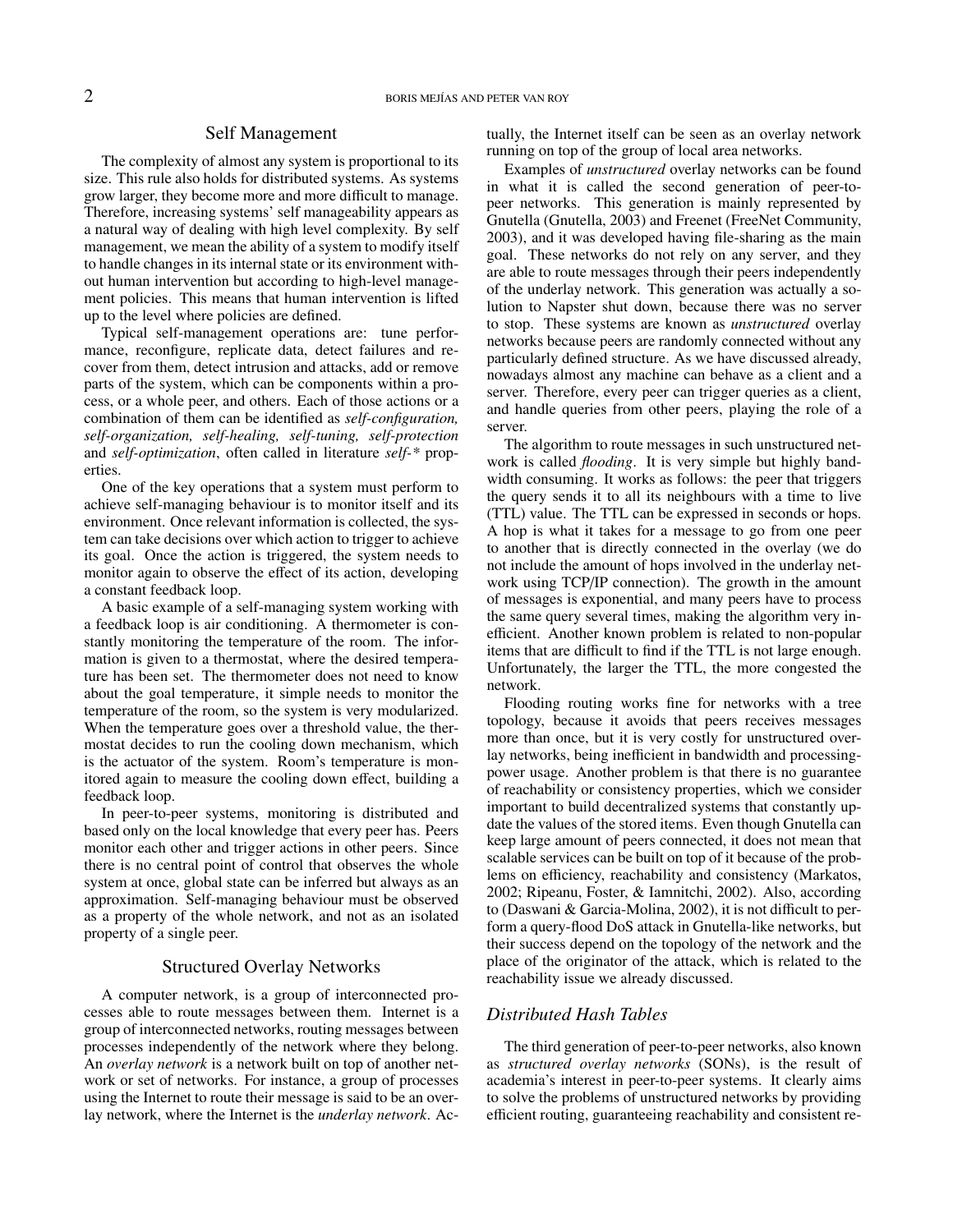trieval of information. Adding structure makes it possible to achieve these improvements, but it also creates new challenges such as dealing with disconnections of peers and nontransitive links. SONs typically provide a distributed hash table (DHT) where every peer is responsible for a part of the hash table. There are two basic operations that every DHT must provide: put(key, value) and get(key). The put operation stores the value associated with its key such that every peer can retrieve it with the get operator. If another value was already stored under the same key, the value is overwritten.

Chord (Stoica, Morris, Karger, Kaashoek, & Balakrishnan, 2001; Dabek et al., 2001) is one of the most known and referenced SON. By describing and analyzing Chord in this section, we will also review the main principles behind many others ring-based peer-to-peer systems, such as Chord# (Schütt, Schintke, & Reinefeld, 2007), DKS (Ghodsi, 2006), OpenDHT (Rhea et al., 2005), P2PS (Mesaros, Carton, & Van Roy, 2005) and the Relaxed-Ring (Mejías & Van Roy, 2008). In Chord, peers are selforganized forming a ring with a circular address space of size *N*. Hash keys are integers from 0 to  $N - 1$ . The ring can be seen as a double-linked list with every peer having two basic pointers: *predecessor* and *successor* (abbreviated as *pred* and *succ*). Figure 1 depicts an example of a Chord ring. Only pointers of peer identified with id *q* are drawn on the figure but every peer holds equivalent pointers. Peers *p* and *s* corresponds to *pred* and *succ* respectively. This means that  $p < q < s$ , where ' $\lt'$ ' is defined on the circular address space following the ring clockwise.

The ring provides a DHT where every peer is responsible for the storage of a set of keys determined by its own id and its predecessor. In the case of *q*, the peer is responsible for the range  $(p, q]$ , (i.e., excluding pred's id and including its own). If the ring is perfectly linked, there is no overlapping of peers' responsibilities, and therefore, every lookup operation gives consistent results.

To provide efficient routing, Chord uses a set of extra pointers called *fingers* or *long references*. They are chosen dividing the address space in halves. The farther finger of *q* is the responsible of key  $(q + N/2)$  *mod N*. In our example in Figure 1, we consider  $q = 0$  to label finger keys, and therefore, the ideal farther finger key is  $N/2$ . In the figure there is no peer holding exactly that key, but peer *k* is currently the responsible. Closer fingers are chosen using the same formula but dividing *N* by powers of 2. The fingers, together with pointers to pred and succ, form the routing table of a peer. Ideally, every peer holds references to *log*2*N* fingers.

Figure 1 shows three different events producing *churn*. Churn means that new peers constantly join the ring, and some peers also leave the ring. The events we observe are: peer *j* joins as *k*'s predecessor, peer *b* leaves voluntarily the network, and peer *m* crashes. In the case of the join, *k* accepts *j* only if *j* belongs to *k*'s range of responsibility. Since  $N/2 > j > q$ , peer *j* becomes the new responsible of  $N/2$ , and therefore, it is a more suitable finger for *q*. This value needs to be updated somehow. A similar situation occurs when *b* leaves, because *c* becomes the new responsible of



*Figure 1*. Example of Chord ring with some events causing churn.

 $N/4$ . The difference here is that now *q* has temporary no finger for that value until it knows about *c*. The crash of *m* does not affect *q*'s routing table, but it surely affect other peers' routing table, and the responsibility of *m*'s successor. These events help us to understand the complexity of the system. We will discuss now the existing strategies to deal with these events.

## *Self Organization and Self Healing*

The ring maintenance is addressed differently by each SON. We know that Chord, OpenDHT and Chord# rely on periodic stabilization to fix successor, predecessor and finger pointers. Periodic stabilization constantly checks the predecessor pointer of the successor of each peer. If a new node is detected in between two nodes, the predecessor notifies its new successor fixing the ring. Fingers are also queried about its predecessor. If the predecessor is closest to the ideal finger key, the routing table is updated. Such strategy has the advantage of treating leaves as failures. Therefore, there is no need to define a protocol for gentle leaves, because pointers will be fixed in the next round of stabilization. However, this implies that stabilization needs to be run often enough, increasing bandwidth consumption. With respect to routing, it has been shown by (Krishnamurthy & Ardelius, 2008) that logarithmic routing cannot be guaranteed if the period for stabilization is larger than a certain threshold. More problematically, it has also been shown by (Ghodsi, 2006) that lookup inconsistencies can appear in Chord just because of churn, even if failures do not occur. This is a serious problem for correctness. To avoid this problem, DKS introduces the concept of correction-on-change, meaning that pointers are fixed as soon as a failure, leave or join is detected. Peers do not wait for a periodic check. To avoid lookup inconsistencies, DKS defines a protocol for atomic join/leave, requiring that a peer respect the locking protocol before it leaves the network. Unfortunately, this strategy is not very faulttolerant, and it relies on peers not leaving the network before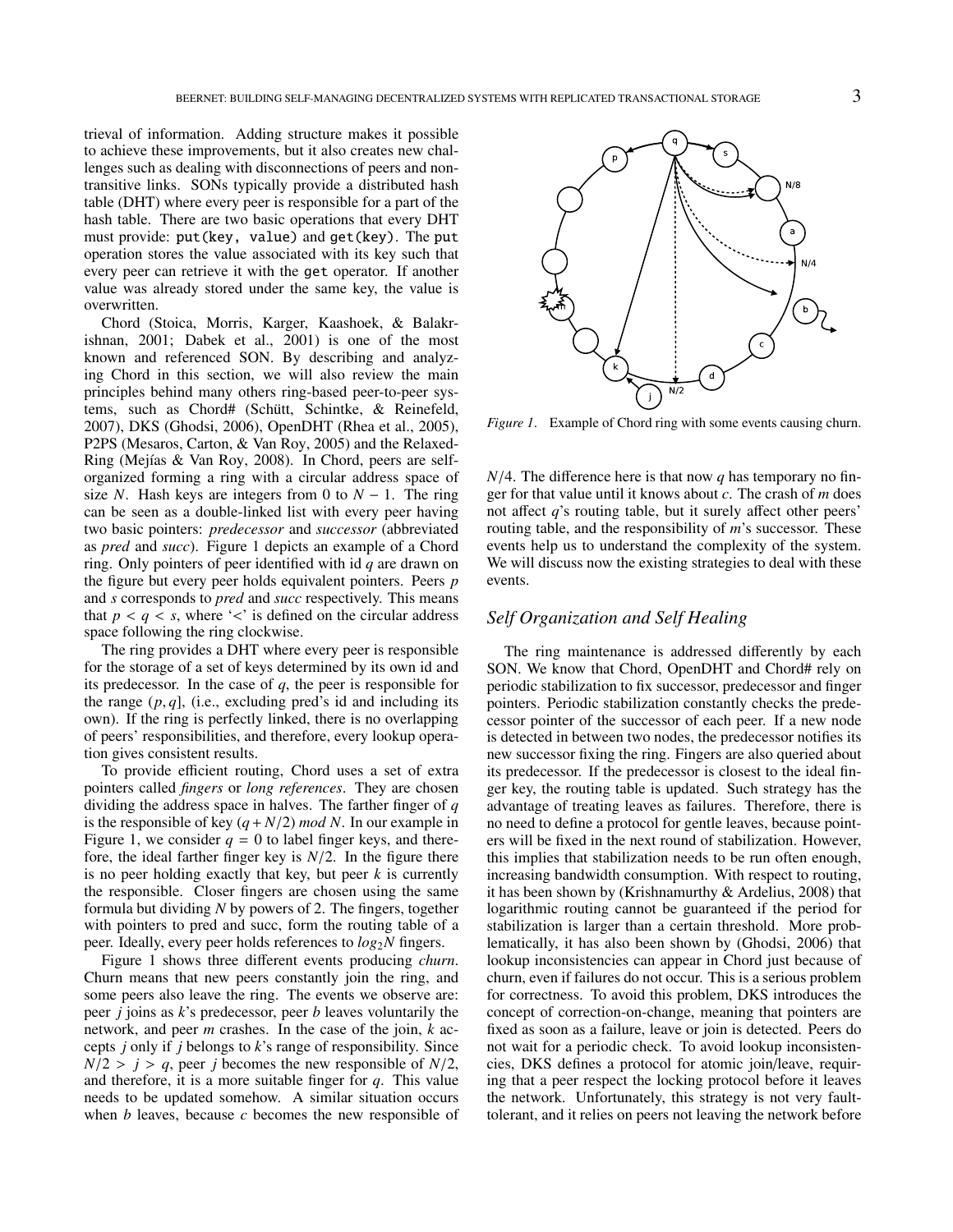they acquire the needed locks.

The relaxed-ring also follows the correction-on-change strategy for ring maintenance, but it does not rely on locks, and more importantly, it does not rely on transitive connectivity. The strategy is to allow branches when a peer is not able to connect to its predecessor. The ring does not need to be perfectly double link to work, but every peer needs to know who its successor is in order to provide lookup consistency. The relaxation of the ring implies a degradation on the routing complexity, becoming  $log(N) + b$ , where *b* is the size of the branch where the searched node is locate. Empirical evaluation (Mejías & Van Roy, 2008) estimates that  $b < 1$ , so the degradation is very small.

#### *Replication strategies*

Plain DHT is not enough to provide a fault tolerant storage service. Some sort of replication is needed to keep every item in the network even when a responsible leaves the system. Some of the used strategies are *successor list*, *leaf-set*, *multiple hashing* and *symmetric replication*. The most basic mechanism is probably the first one proposed in (Stoica et al., 2001), where *log*2*N* replicas are stored on the successor list of the responsible of each key. When a node fails, the successor takes over the responsibility, and therefore, it is a good idea that the successor stores the replicas of the items. A very similar strategy is the one used by networks having an overlay topology like Pastry, using the leaf-set (Rowstron & Druschel, 2001a, 2001b) for storing the replicas. The leafset is composed by  $log_2N/2$  successor and  $log_2N/2$  predecessors. This strategy also generates a different replica set for each peer. It has the same advantages as in the successor list strategy, because it does not add extra connections, and the peer that should take over the responsibility in case of a failure already has the values of the replicas.

There are two main disadvantages on these two schemes. First of all, churn introduces many changes on the participants of the replica sets. Each join/leave/fail event introduces changes in *log*2*N* replica sets, affecting peers that are not directly involved with the churn events. The second disadvantage is that there is a unique entry point for each replica set. To find the successor list of the responsible of a key, first you need to find who is the responsible. This means that the main peer of the replica set is a point of congestion.

CAN (Ratnasamy, Francis, Handley, Karp, & Schenker, 2001) and Tapestry (Zhao et al., 2003) used multiple hashing as replication strategy. The idea is that every item is stored with different hash functions known to all peers in the network. One disadvantage claimed in (Ghodsi, 2006) is that you need to know the inverse of the hash functions to recover from failures. A more crucial disadvantage is the lack of relationship between the replica sets per item. There will be a different replica set for almost every item stored in the network, making the reorganization of replicas under every churn event very costly.

Symmetric replication is a simple and effective replication strategy presented in (Ghodsi, 2006) with several advantages and few disadvantages. First of all, it does not have an entry

point of congestion as with the successor list and the leaf sets. Members of the replica set are not indirectly affected by churn, and as in multiple hashing, the replicas are spread across the network, with the advantage that they are symmetrically placed using a regular polygon of *f* sides, where *f* is the chosen replication factor. This strategy provides an easier way of finding the replicas, and it balances the load more uniformly. A disadvantage shared by multiple hashing and symmetric replication is that both rely on a uniform distribution of peers on the address space. However, this assumption is very reasonable since many SONs also rely on this property in order to achieve the promised logarithmic routing.

#### Beernet

Beernet stands for pbeer-to-pbeer network, where words peer and beer are mixed to emphasise the fact that this is a peer-to-peer network built on top of a *relaxed*-ring topology, considering that beers are usually a mean to achieve relaxation. Beernet is globally organized as a set of layers providing higher level abstract with a bottom-up approach. Figure 2 gives the global picture of how components are organized. Components are objects running on their own lightweight thread of execution and they all communicate asynchronously through message passing. They are basically actors, as in the actor model of (Hewitt, Bishop, & Steiger, 1973).

The bottom layer is the *Network* component. This actor is composed by four other actors. The most basic communication is provided by perfect point-to-point link (*Pp2p link*) that simply connects two ports. The *Peer-to-peer link* allows a simpler way of sending messages to a peer using its global representation, instead of extracting the port explicitly every time a message is to be sent. *Peer-to-peer link* uses *Pp2p link*. Network uses two failure detectors: one provided by Mozart, and the other one implemented in Beernet itself. The *Mozart failure detector* takes advantage of the fault-stream (Collet & Van Roy, 2006) of every distributed entity. *Beernet failure detector* is built as a self-tuning failure detector that uses its own protocol to change the frequency and timeout values of the keep alive messages. Both failure detectors are eventually perfect, meaning that they are strongly complete, and eventually accurate.

The Relaxed-Ring component uses the Network component to exchange messages between directly connected peers, and to detect their failures. It has two main components: the *Relaxed-Ring maintenance* and the *Finger Table*. The relaxed-ring maintenance could actually be replace by a component implementing any of the network topologies we described in Section . We use the relaxed-ring because it is cost efficient and it does not rely on transitive connectivity. The finger table component is in charge of efficiently routing messages that are not sent neither to the successor nor the predecessor of a node.

The reliable message-sending layer is implemented on top of the relaxed-ring maintenance. This layer includes the basic services *Reliable Send*, *Multicast* and *Broadcast*. Each of them is running on its own actor, but they can collaborate if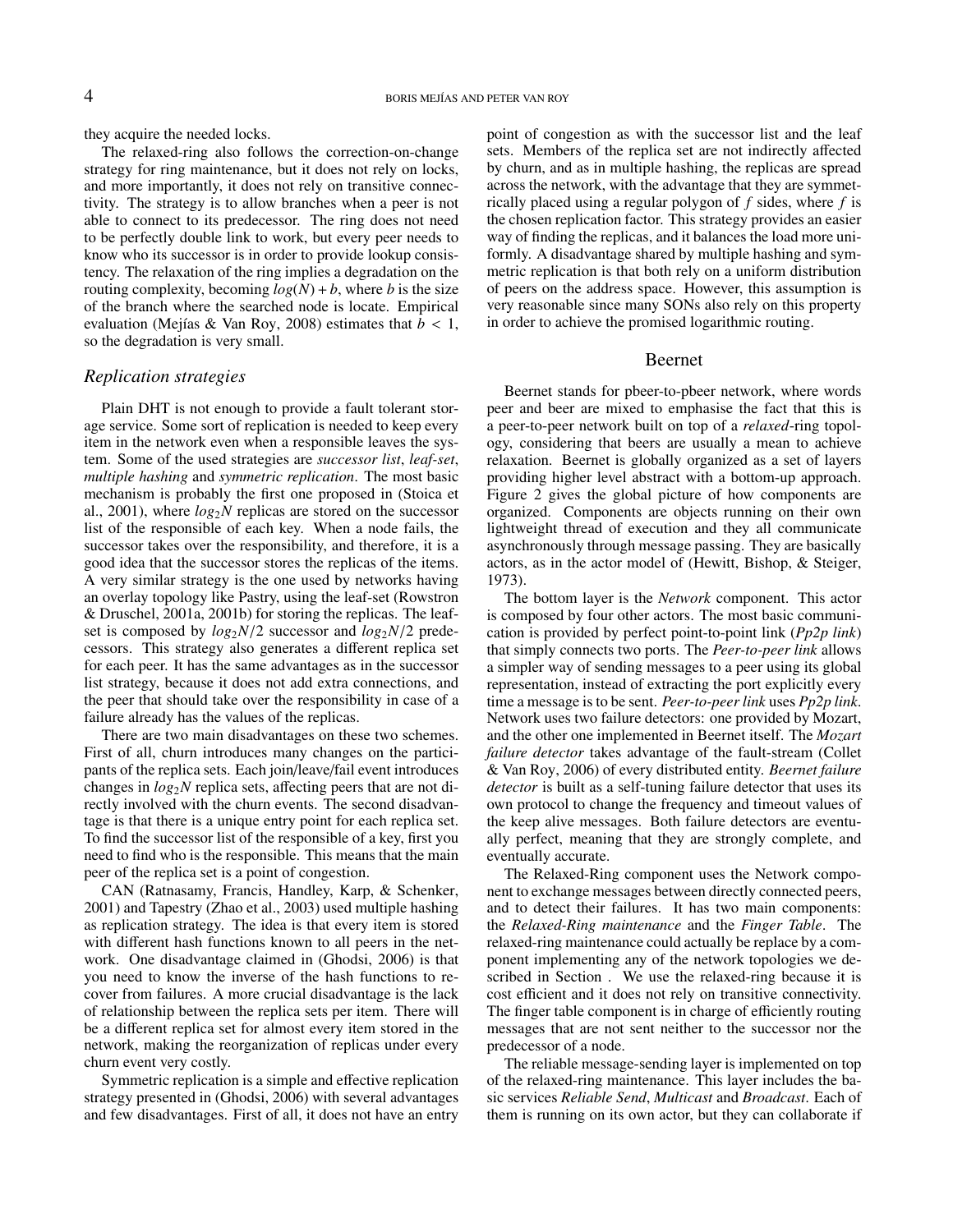

*Figure 2.* Beernet's actor architecture. Every component run on its own lightweight thread and they all communicate asynchronously through message passing.

necessary, as the relaxed-ring maintenance collaborate with the finger table. The basic *DHT* with its *put* and *get* operations is implemented on top of the messaging services.

In Beernet, we have decided to implement the transactional layer, Trappist, having the replication layer as part of the Trappist component. This is a major difference with Scalaris (Schütt, Schintke, & Reinefeld, 2008), because they present their architecture having replication and transaction as two independent layers. We claim that replication needs the transactional mechanism in order to restore replicas in case of failures. Having the knowledge of the protocol that is used to manage the replica is the best option to keep replica maintenance efficient. That is why in Beernet the replica maintenance also belongs to the transactional layer instead of being an independent component.

There are still some orthogonal components within the replica management that can be changed by equivalent ones. For instance, we have chosen to work with *Symmetric replication* instead of successor list replication, or leaf set replication. To reach the replicas, the transactional layer will use the *Bulk operations* (Ghodsi, 2006) which can be written for any replication strategy.

The Trappist layer includes three different protocols to provide transactional support: *Paxos Consensus*, *Eager Paxos Consensus* and *Two-Phase Commit*. The three of them are explained in detail in the next section. Two-phase commit is not included in Figure 2 because its use is not recommended for building applications. We have implemented it for purely academic purposes. These protocols are enriched by a *Notification Layer* component that contributes to develop more synchronous collaborative applications.

#### Transactional Replicated Storage

The most basic operations provided by a DHT are put(key value) and get(key). We have seen in Section that this is not enough to provide fault tolerance, and that a replication strategy should be used in order to guarantee data storage. Replicas are not simple to maintain independently of the chosen replication strategy. Therefore, it is very convenient to add transactional support to the DHT so as to manage the replicas, and to provide atomic operations over a set of items.

The two-phase commit protocol (2PC) is one of the most popular choices for implementing distributed transactions, being used since the 1980s. Unfortunately, its use on peer-topeer networks is very inefficient because it relies on the survival of the transaction manager, as we will explain further in this section. A three-phase commit protocol (3PC) has been designed in order to overcome the limitation of 2PC. However, 3PC introduces an extra round-trip which results in higher latency and increased message load. We will see how transactional support based on Paxos consensus (Moser & Haridi, 2007; Gray & Lamport, 2006) works well in decentralized systems. This algorithm is especially adapted for the requirements of a DHT and can survive a crash of the coordinator during a transaction. Compared to 3PC, it reduces latency and overall message load by requiring less message round-trips.

We extends the Paxos consensus algorithm with an eager locking mechanism, so as to fit the requirements we identify in synchronous collaborative applications. A notification layer is also added to the transactional layer support, which can be used by any of the transactional protocols we will describe.

## *Two-Phase Commit*

The pseudo-code in Algorithm 1 implements a swap operation within a transaction. The objective is that the instructions from the beginning of the transaction (BOT) until its end (EOT) are executed atomically to avoid race conditions with other concurrent operations. The values of *item\_i* and *item\_i* are stored on different peers. The operators *put* and *get* are replaced by *read* and *write* in order to differentiate a regular DHT from a transactional DHT. Since the operations have different semantics, it is justified to use different keywords.

In order to guarantee atomic commit of a transaction on a decentralized storage, two-phase commit uses a *validation* phase and a *write* phase, coordinated by a *transaction manager* (TM). All peers responsible for the items involved in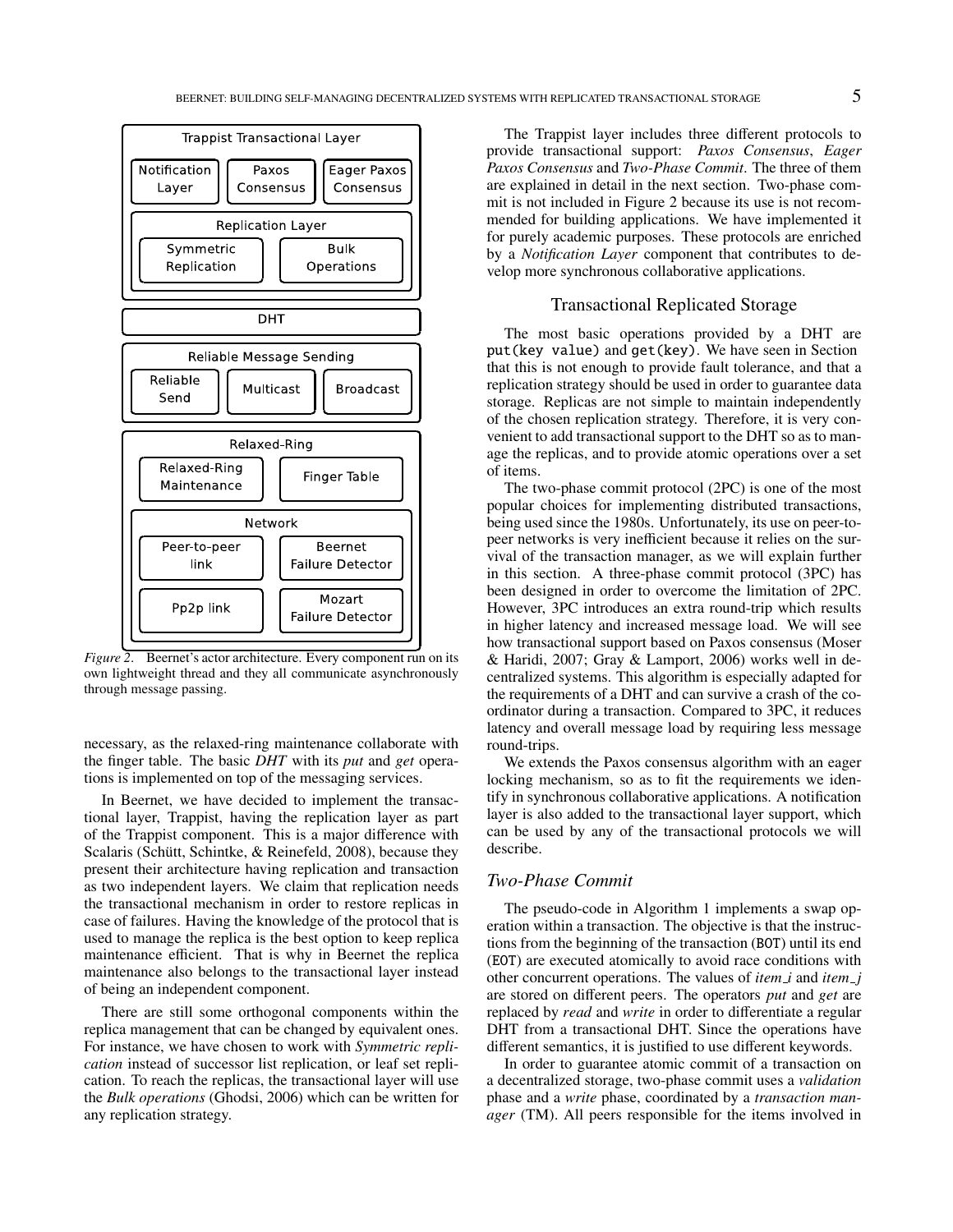|  |  |  | <b>Algorithm 1 Swap transaction</b> |  |
|--|--|--|-------------------------------------|--|
|--|--|--|-------------------------------------|--|

| <b>BOT</b>          |  |
|---------------------|--|
| $x = read(item_i);$ |  |
| $y = read(item_i);$ |  |
| $write(item_i, x);$ |  |
| $write(item_i, v);$ |  |
| EOT                 |  |

the transaction, as well as their replicas, become *transaction participants* (TP). Initially, the TM sends a request to every TP to *prepare* the transaction. If the item is available, the TP will lock it and acknowledge the *prepare* request. Otherwise, it will reply *abort*. The *write* phase follows *validation* once the replies are collected by the TM. If none of the participants voted *abort*, then the decision will be *commit*. When the participants receive the commit message from the TM, they will make the update permanent and release the lock on the item. An abort message will discard any update and release the item locks.

The problem with the 2PC protocol is that relies too much on the survival of the transaction manager. If the TM fails during the validation phase, it will block all the TPs that acknowledged the prepare message. A very reliable TM is required for this protocol, but it cannot be guaranteed on peer-to-peer networks. Figures 3 and 4 depict 2PC protocol showing two possible executions. The diagrams do not include the client, but they concentrate on the interaction between the TM and the TPs. Figure 3 shows a successful execution of the protocol where the TPs get the confirmation of the TM about the result of the transaction. Figure 4 spots the main problem of this protocol. If the TM crashes after collecting the locks of the TPs, the TPs remained locked forever if the algorithm is *crash-stop*. PostgreSQL (PostgreSQL Global Development Group, 2009), a well established object-relational database management system, implements 2PC as a *crash-recovery* algorithm, meaning that the TM can reboot and recover the state before the crash to continue with the protocol. Discussing with PostgreSQL developers, we have learned that a transaction could hang for a whole weekend before the locks are released again. This kind of behaviour is not feasible in peer-to-peer networks when there is no certainty that a peer that leaves the network will ever come back.

## *Paxos Consensus Algorithm*

The 3PC protocol avoids the blocking problem of 2PC at the cost of an extra message round-trip. This solution might be acceptable for cluster-based applications but not for peer-to-peer networks, where it is better to have less rounds with more messages than adding extra rounds to the protocol. This problem led to the recent introduction of a protocol for atomic transactional DHT, by (Moser & Haridi, 2007), based on Paxos consensus (Gray & Lamport, 2006).

The idea is to add replicated transaction managers (rTM) that can take over the responsibility of the TM in case of



*Figure 3*. Two Phase Commit protocol reaching termination



*Figure 4*. Two Phase Commit protocol not knowing how to continue or unlock the replicas because of the failure of the transaction manager.

failure. The other advantage is that decisions can be made considering a majority of the participants reaching consensus, and therefore, not all participants need to be alive or reachable to commit the transaction. This means that as long as the majority of participants survives, the algorithm terminates even in presence of failures of the TM and TPs, without blocking the involved items.

Figure 5 describes how the Paxos-consensus protocol works. The client, which is connected to a peer that is part of the network, triggers a transaction in order to read/write some items from the global store. When the transaction begins, the peer becomes the transaction manager (TM) for that particular transaction. The whole transaction is divided in two phases: *read phase* and *commit phase*. During the *read phase*, the TM contacts all transaction participants (TPs) for all the items involved in the transaction. TPs are chosen from the peers holding a replica of the items. The modification to the data is done optimistically without requesting any lock yet. Once all the read/write operations are done, and the client decides to commit the transaction, the *commit phase* is started.

In order to commit the changes on the replicas, it is necessary to get the lock of the majority of TPs for all items. But, before requesting the locks, it is necessary to register a set of replicated transaction managers (rTMs) that are able to carry on the transaction in case that the TM crashes. The idea is to avoid locking TPs forever. Once the rTMs are registered, the TM sends a *prepare* message to all participants. This is equivalent to request the lock of the item. The TPs answer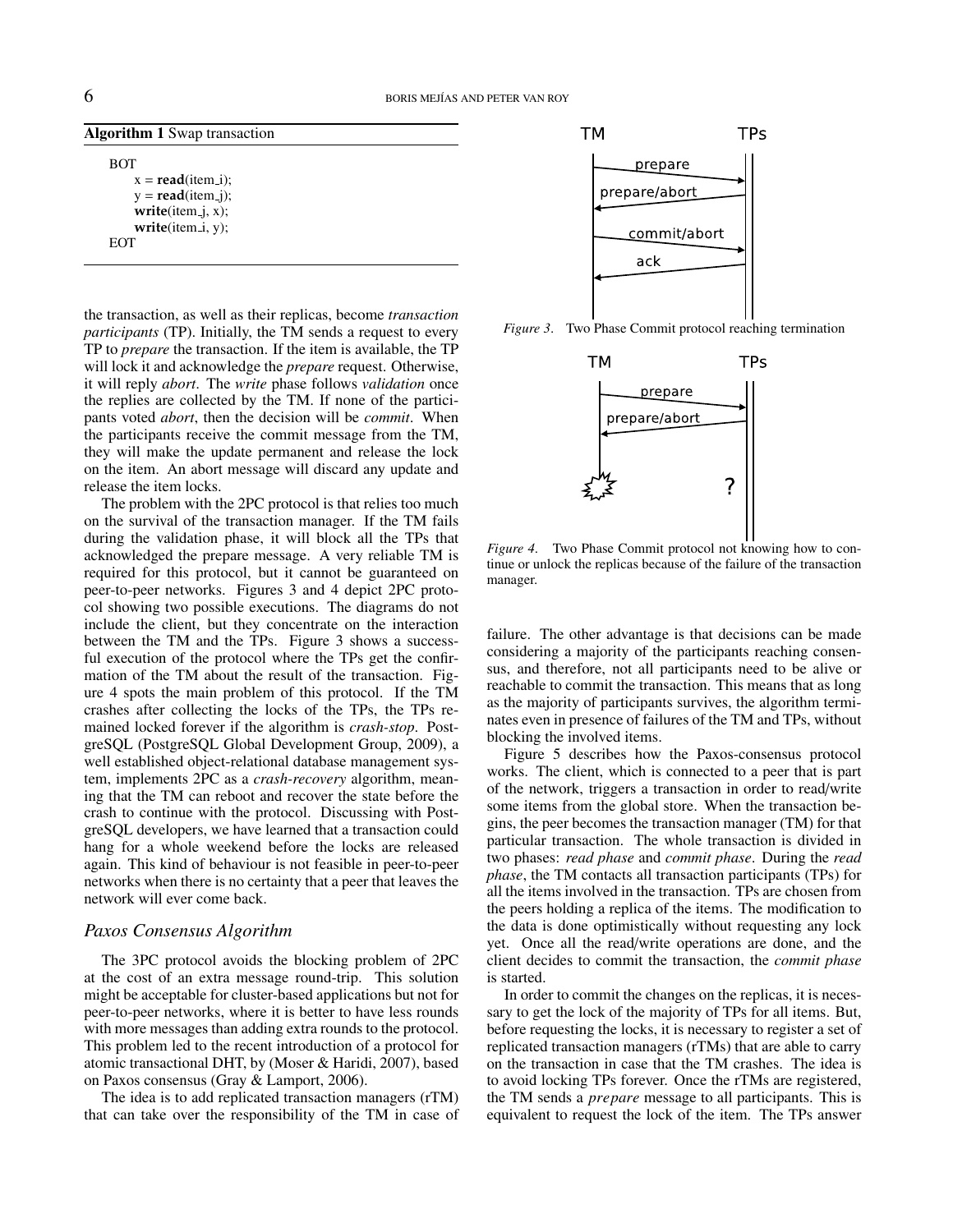

*Figure 5*. Paxos consensus atomic commit on a DHT.

back with a *vote* to all TMs (arrow to TM removed for legibility). The vote is acknowledged by all rTMs to the leader TM. The TM will be able to take a decision if the majority of rTMs have enough information to take exactly the same decision. If the TM crashes at this point, another rTM can take over the transaction. The decision will be *commit* if the majority of TPs voted for commit. It will be *abort* otherwise. Once the decision is received by the TPs, locks are released.

The protocol provides atomic commit on all replicas with fault tolerance on the transaction manager and the participants. As long as the majority of TMs and TPs survives the process, the transaction will correctly finish. These are very strong properties that will allow the development of collaborative applications on a decentralized system without depending on a server.

Self-management We can observe the property of selfconfiguration in this transactional protocol in the way the replicated transaction managers are chosen, and in the way the replicas are found. Even when replicas should not change from one transaction to the other, unless there is some churn, the set of TM and rTMs tends to be different in every transaction. There is no intervention in the election of the members of these sets, they just follow the high level policies and self-configure to run the transaction. The self-healing property can be observed when the TM fails. One of the rTM is elected to become the new TM, and it finishes the transaction. The election is done following the identifiers in the ring, so they all reach an agreement.

## *Paxos with Eager Locking*

We have observed how Paxos consensus algorithm for atomic transactions on DHTs is extremely useful for building systems with decentralized storage based on symmetric replication. The protocol works very well for applications such as Wikipedia on Scalaris (Schütt et al., 2008; Plantikow, Reinefeld, & Schintke, 2007) or the recommendation system Sindaca, presented in Section . These systems are designed to support asynchronous collaboration between application's users. The fact that Paxos consensus protocol works with optimistic locking fits well asynchronous collaboration.



*Figure 6*. Paxos consensus with eager locking and notification to the readers.

However, this locking strategy limits the functionality of synchronous collaborative applications such as DeTransDraw, a collaborative drawing tool that we will describe more in detail in Section .

DeTransDraw has a shared drawing area where users actively make updates and observe the changes made by other users. If two users make modifications to the same object at the same time, at the end of the their work, when they decide to commit, only one of them will get her changes committed, and the other one will loose everything. Because users are working synchronously, the probability that this happens is much larger than in applications such as Wikipedia. This is why a pessimistic approach with eager locking is needed.

We have adapted Paxos to support eager locking adding a notification mechanism for the registered readers of every shared item. We have implemented this new protocol in Trappist, the transaction layer support of Beernet, with the possibility of dynamically choosing between the two Paxos protocols. Given this choice, the application can decide the protocol to be used depending on the functionality that is provided to the users.

Figure 6 depicts the adapted protocol with eager locking. The read-phase and commit-phase from the original protocol has been replaced by *locking-phase* and *commit-phase*. The read phase disappears because the transaction manager tries eagerly to get the relevant locks to proceed with the transaction. Once the locks are collected, the client is informed of the result. The goal is to prevent users from trying to start working on items that are already locked. The client of the transaction starts working on the changes on the items as soon as the transaction begins. Starting to work on an item is actually the trigger of the transaction.

When the user stops making modifications, it triggers the commit-phase. The transaction manager can take the decision immediately because the majority of the votes have been already collected at this stage. The decision is propagated to the client, the replicated transaction managers and transaction participants, as in the original Paxos algorithm. As there is no read-phase, it is important that the decision is transmitted to the TPs and rTMs together with the new state of the item, and not only a *commit*/*abort* message.

This protocol is unfortunately more fragile than Paxos without eager locking. By dividing the acquisition of locks and the decision of commit, we can propagate information to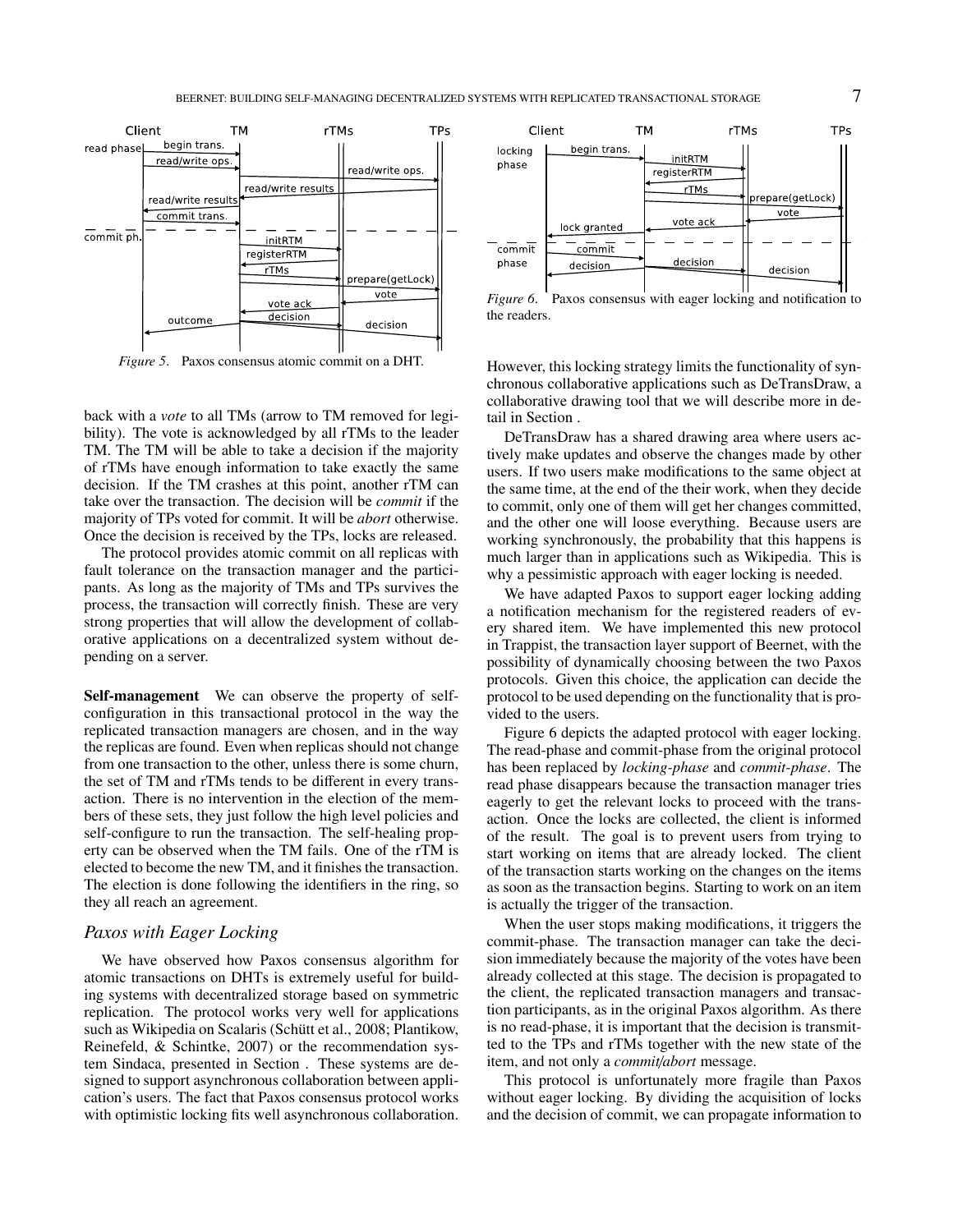

*Figure 7*. Notification layer protocol. Peers register to each item by *becoming readers*. The figure shows one notification for the decision if the transaction is run with Paxos.

the readers more eagerly, but we increase the period of time where the TM and the client need to survive. If the client fails before committing its final value, the locks need to be retrieved and released. If there is a false suspicion, we could end up having two clients claiming the lock of an item. To solve this, it is necessary to add timestamps not only to the values of the items, but also to the locks. If the TM crashes before the client commits its final decision, one of the rTM becomes the new TM, and it needs to inform the client about the failure recovery. Once the client is notified about the recovery, the client can commit the transaction using the new TM.

Self-management The self-configuration property with respect to the set of rTMs is inherited from the previous Paxos protocol without eager locking. Self-healing is also achieved, because the system can recover from the crash of the client and the TM, and it can complete if the majority of participants survives. The mechanism is a bit more complex due to the split of the locking and commit phase.

#### *Notification Layer*

The modification with eager locking provides notification to the readers every time an item is locked and updated. Sometimes it is not necessary to get a notification on locking, and only the update is important. In such case, it is interesting to have a layer of notification independent of the protocol used to update the item. This kind of feature is useful to implement applications such an online score board, where only a few peers modify the state of the application, and many peers participate as readers. For the readers is not necessary to get a notification that some value is currently being update. They just need to get the last value of the item.

The layer consists of a reliable multicast that sends a notification to all subscribed readers of an item. In order to make the multicast efficient, if the amount of readers is smaller than *log*(*N*), a direct message sending can be performed. If the amount of readers is larger, the update message can be transmitted using the multicast layer of the peer-to-peer network.



*Figure 8*. Notification layer protocol. The figure shows notifications for locking and decision, if transaction is run with Eager Paxos.

## *Trappist*

As we have previously mentioned in this section, the transactional layer implementing these three protocols is called Trappist, which stands for Transactions over peer-topeer with isolation, where isolation means that transactions are atomic and with concurrency control. In this section we show how to use the transactional support of Beernet, which is implemented with the Mozart (Mozart Consortium, 2008) programming system. By describing Trappist's API, we also analyse the high level abstractions provided by the system, and how replica maintenance is hidden from the programmer. We start by creating a Beernet peer. Currently, nodes in Beernet are created by default with transactional support. However, to prevent conflicts with previous versions we explicitly flag transactions to be included in the following example:

```
functor
import
    Pbeer at 'Pbeer.ozf'
define
    Node = {Pbeer.new args(transactions:true)}
    ...
```
The most basic support provided by Beernet corresponds to the DHT operations *put* and *get*. This operations do not replicated the value of the item, but they are also part of the implementation of the transactional layer which actually realizes the replication. What follows is an example of how put and get can be used.

```
{Node put(key value)}
Value = \{Node get(key $)\}
```
To use the transactional layer, the user must write a procedure with one argument, typically named *T M*. This argument represents a transactional object, which is an instance of the transaction manager that triggers the transaction. The object receives the operations *read* and *write*, which are almost equivalent to *put* and *get*. The main semantic difference between the operations is that if the transaction is aborted, *write* has no effect on the stored data. And if the transaction succeeds, the value is written at least on the majority of the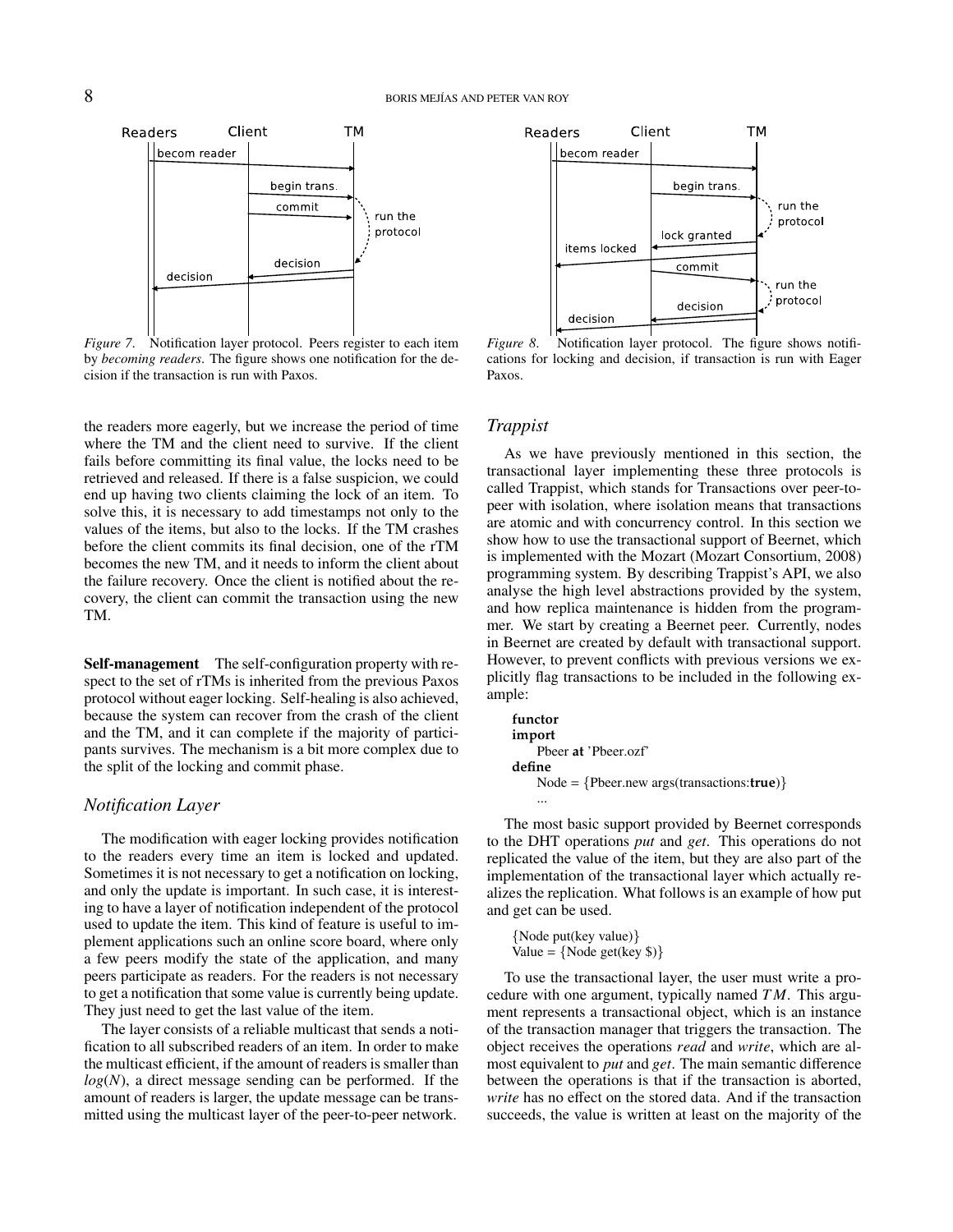replicas. Other operations received by the transactional object are *commit* and *abort*, to explicitly trigger those actions on the protocol. The operation *remove* is also implemented in order to delete an item from the DHT.

To run the transaction, the user must invoke the method *executeT ransaction*, which receives three arguments: the procedure containing the operations, a port to receive the outcome of the transaction, and the protocol to be used for running the transaction. Note that at the creation of the node, we did not specify the protocol to be used by every transaction. This is because the protocol can be chosen dynamically, allowing the users to choose the best suitable protocol for every functionality. We consider this to be a very important property of our system. With respect to the procedure containing the transactional operations, it is the equivalent to the pseudo code we presented in Algorithm 1. One difference is that the commit operation needs to be explicitly triggered, being the equivalent to EOT (end of transaction). The advantage of making the commit explicit, is that transactions that only read values do not need to run the commit phase.

Algorithm 2 is a complete example for writing two items with key/value pairs: *hello*/"*Charlotte"* and *foo/bar*. The outcome of the transaction appears on variable *S tream*, which is the output of port *Client*. If the outcome of the transaction is commit, it guarantees that both items where successfully stored at least in the majority of the correspondent replicas.

Algorithm 2 Using transactions with Paxos consensus to write two items

```
declare
Stream Client
Trans = proc \{ $ TM }{TM write(hello "Charlotte")}
             {TM write(foo bar)}
             {TM commit}
        end
{NewPort Stream Client}
{Node executeTransaction(Trans Client paxos)}
if Stream.1 == commit then
    {Browse "transaction_succeeded"}
end
```
To retrieve the values the user passes a variable which has no value yet. The value is bound by the transactional object. Algorithm 3 shows how to retrieve the values stored under keys *hello* and *f oo*.

Note that it is not necessary to catch exceptions using Beernet, because the outcome is reported on the stream of the client's port. If there is a failure on the transaction, the outcome will be abort, and the user will be able to take the corresponding failure recovery action. If the item is not found, the variable used to retrieve the value is bound to a *failed value*. This language abstraction will raise an exception whenever is used. Like this, exceptions are triggered in the calling site, and not at any of the peers. Now, to prevent catching exceptions when using the value, the Mozart programming system provides Boolean checkers to test whether a variable is bound to a failed value or not.

| <b>Algorithm 3</b> Using transactions with Paxos consensus to |  |  |  |
|---------------------------------------------------------------|--|--|--|
| read two items                                                |  |  |  |

| declare                                        |  |
|------------------------------------------------|--|
| V1 V2                                          |  |
| Trans2 = $proc$ {\$ TM}                        |  |
| $\{TM\ read(hello\ V1)\}$                      |  |
| $\{TM\,read(foo\ V2)\}$                        |  |
| end                                            |  |
| {Node executeTransaction(Trans2 Client paxos)} |  |
| {Browse "for_hello_I_got"#V1}                  |  |
| {Browse "for_foo_L_got"#V2}                    |  |

#### Applications

This section describes applications designed and implemented using Beernet: Sindaca, DeTransDraw and a small decentralized wiki. The first one, Sindaca, uses intensively the transactional DHT layer Trappist. DeTransDraw benefits from the Eager locking protocol in order to provide synchronized collaboration. The small wiki was designed and implemented by students during a course in distributed programming. We present them here to show the impact of the contribution of this work.

#### *Sindaca*

This section presents the design and functionality of our community-driven recommendation system named Sindaca, which stands for Sharing Idols N Discussing About Common Addictions. The name spots the main functionality of this application which is making recommendations on music, videos, text and other cultural expressions. It is not designed for file sharing to avoid legal issues with copyright. It allows users to provide links to official sources of titles. Users get notifications about new suggestions, and they can vote on the suggestions to express their preferences.

We have implemented a web interface to have access to Sindaca. All requests done through the web interface are transmitted to a peer in the network which triggers the corresponding operations in the peer-to-peer network. The results are transmitted back to the web server, which presents the information in HTML format as in any web page. Using a web interface to transmit information between the end user and the peer-to-peer network has been used previously in various projects. A very related one is the peer-to-peer version of the Wikipedia, implemented using Scalaris (Plantikow et al., 2007; Schütt et al., 2008). We have extended this architecture with a notification layer which allows eager information updates. This layer is also used in the DeTransDraw application, as we will see in Section . However, this eager notification feature is not provided on the web interface.

To generalize the similitudes and differences between Sindaca and the above mentioned applications, we can say the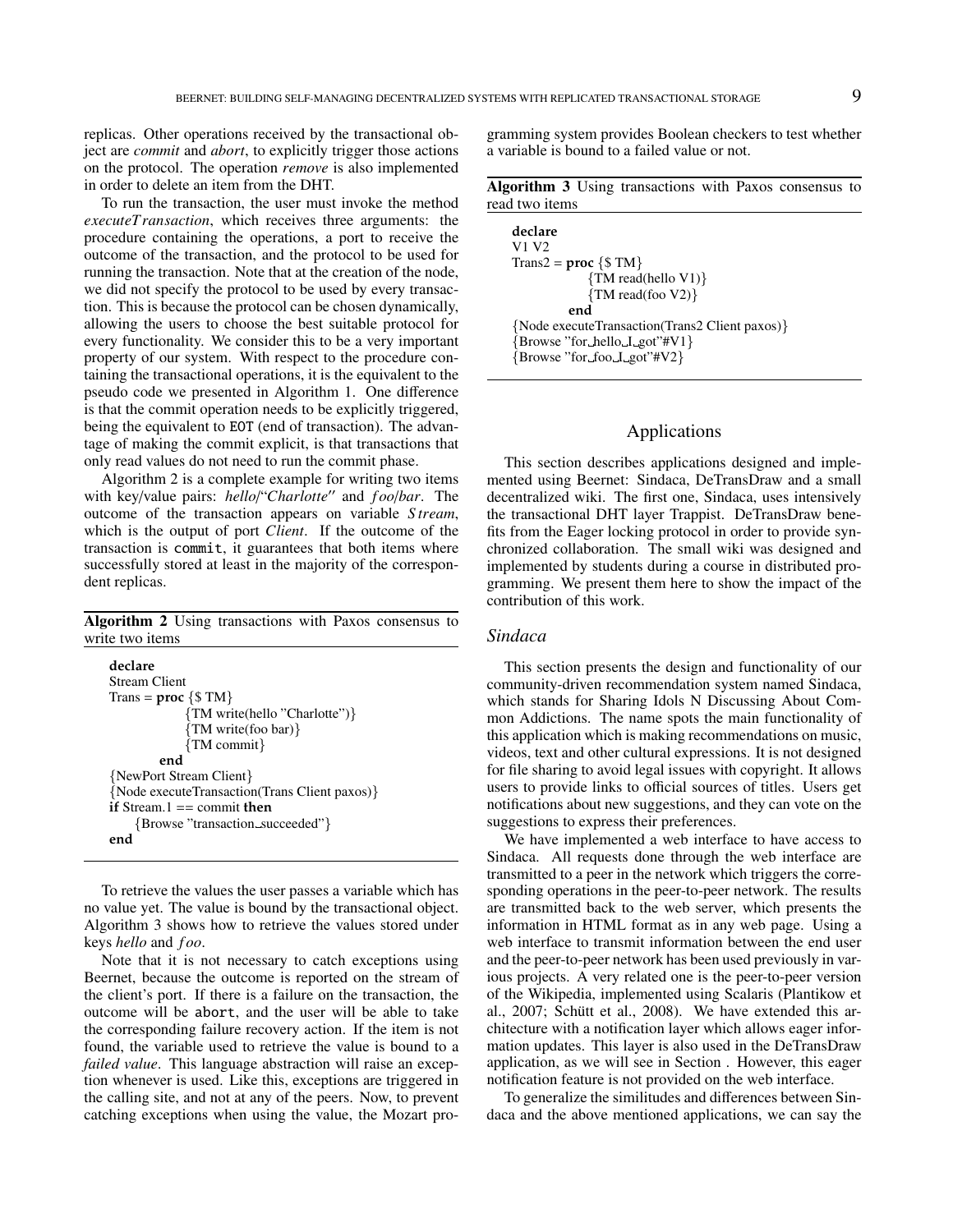following: the Wikipedia on Scalaris uses *optimistic* transactions using the Paxos consensus algorithm. DeTransDraw uses *pessimistic eager-locking* transactions using Paxos consensus algorithm with a *notification layer*. Sindaca is a combination of those strategies. It uses *optimistic* transactions with Paxos algorithm extended with the *notification layer*, both implemented in Trappist.

It is important to remark that Sindaca is not implemented on top of a database supporting SQL queries. Sindaca is implemented on top of a transactional distributed hash table with symmetrically replicated state. Therefore, the basic unit for storage is the key-value pair, which is what it is called *item*. The information of every user is stored as one item. The *value* of such item is a record with the basic information: user's id, username and password. We have chosen a very minimal record to build the prototype, but the value can potentially store any data such as user's real name, contact information, age, description, etc. The *key* of the item is an *Oz name* (Mozart Consortium, 2008), which is unique and unforgeable, acting like a capability reference, as in (Miller & Shapiro, 2003). This strategy provides us certain level of security, because only programs that are able to map usernames with their capability can have access to the key, and therefore, access to the item. The username-capability mapping is only available to programs holding the corresponding capability to the mapping table.

Creating a user Code 4 shows the transaction to create a user. First of all, it is necessary to read the list of users to verify that the new username is not already in use. This is done by reading the item under key users, and verifying if Username is a member of it. In such case, the transaction is aborted with the operation {TM abort}. If the transaction continues, we read the item nextUser to get a user identifier. Then, we create a new item with the *capability key* UserCap. Afterwards, the value of the nextUser item is incremented, and the item with the list of users is also updated.

This code helps us to describe the expressiveness of the transactional support, and how the issues concerning replication, configuration and failure handling, are hidden from the programmer.

Jalisco transactions Apart from the code to create users, there are other transactions in charge of adding recommendations done by user, or adding votes from a user about others recommendation. The outcome of a transaction is either *abort* or *commit*. This outcome will be sent to a port where the application will decide the next step. When the transaction to create new users aborts because the username is already in use, the application will need to request the new user to choose a different username before attempting to run a new transaction. In the case of creating new recommendation and voting, getting abort as outcome of the transaction only means that there where some concurrent transactions that committed first, creating a temporary conflict with our transaction. In such case, the transaction can be retried without any modification until it is committed. To simplify

```
Algorithm 4 Creating a new user.
```

```
proc {CreateUser TM}
       Users UserId UserCap
   in
       UserCap = {NewName}
        {TM read(users Users)}
       if {IsMember Username Users} then
           UsernameInUse = true
            {TM abort}
        else
            {TM read(nextUser UserId)}
            {TM write(UserCap user(username:Username
                                   id:UserId
                                   passwd:Passwd
                                    cap:UserCap
                                   recommed:nil
                                    votes:nil
                                    voted:nil))}
            {TM write(nextUser UserId+1)}
            {TM write(users {AddTo Users
                                   Username UserCap})}
            {TM commit}
       end
   end
```
the process of retrying, we have implemented the procedure *Jalisco*, which comes from the Mexican expression "Jalisco nunca pierde" (*Jalisco never loses*). This procedure will simply retry a transaction until it is committed. The code is shown in Code 5.

Algorithm 5 Jalisco transaction retries a transaction until it is committed

```
fun {Jalisco Trans}
    P S
    proc {InsistingLoop S}
         {ThePbeer executeTransaction(Trans P paxos)}
         case S
         of abort|T then
             {InsistingLoop T}
        [] commit<sup>[</sup> then
             commit
         end
    end
in
    {NewPort S P}
    {InsistingLoop S}
end
```
The function creates a port to receive the outcome of the transaction. The InsistingLoop executes the transaction on the peer ThePbeer, and it waits on the stream of the port to check the outcome of the transaction. If it is abort, it just continues with the loop. If it is commit, it simply returns that the transaction has committed.

This is simply a design pattern to be used in transactional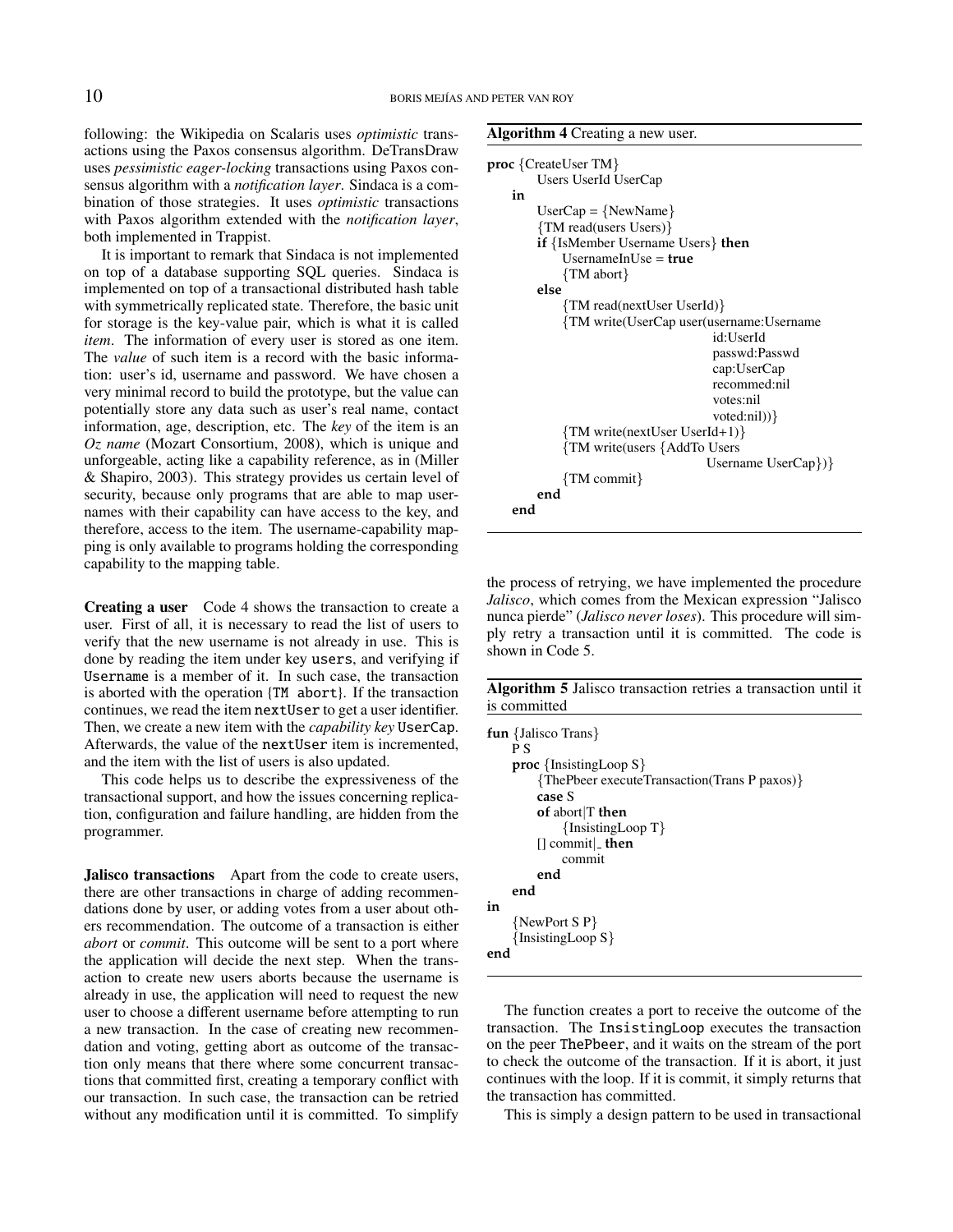DHTs. It can be seen as a very simply feedback loop. The outcome of the transaction is what is being monitored. The action to be taken in case of abort is to insist on running the transaction until the relevant locks are granted. Once they are granted and the message commit is monitored, the feedback loop ceases to monitor.

## *DeTransDraw*

DeTransDraw is a decentralized collaborative graphical editor with a shared drawing area. It provides synchronous collaboration between users with graphical support for notifications about other users' activities. Conflict resolution is achieved with a decentralized transactional service with storage replication, and self-management replication for faulttolerance. The transactional service also allows the application to prevent performance degradation due to network latency, which is an important feature for synchronous collaboration.

DeTransDraw is implemented on top of Beernet, and it uses the paxos consensus algorithm with eager locking. Since Beernet provides a DHT, the drawing information has to be stored in form of items. Each drawing object is an item where its identifier is the key, and the value corresponds to the position, shape, colour, and other properties of the figure. The application has been implemented in our research group, being Jérémie Melchior the main developer.

Figure 9 shows the protocol of the application, where the client talks to the peer-to-peer network through the transaction manager. The protocol is an instance of Eager Paxos consensus algorithm, as it is described in the previous section, combined with the notification layer that communicates with the readers. In this case, the readers are all the other users of DeTransDraw. We can observe that the client tries to acquire the locks of some figure with begin transaction. Confirmation of acquiring the locks is locked granted. The commit message triggers the update of the figures with the modifications done by the user. As we mentioned already, the TM is different for every transaction, and the set of replicated TMs is chosen with the same strategy as symmetric replication. The key to generate the replica set is the one of the TM. The transaction participants (TPs) are all the peers storing a replica of the drawing objects involved in the transaction. Therefore, two concurrent transactions modifying disjoint sets of drawing objects could have completely different sets of TM, rTMs and TPs.

Figure 10 shows how the action of selecting drawing objects changes the state of the network. The figure shows four application windows. The window at the top left corner is a screenshot of PEPINO (Grolaux, Mejías, & Van Roy, 2007), an application that monitors the network and shows it state. In this case, the network is composed by 17 peers. The other three windows are instances of DeTransDraw which are connected to the network. Looking at the tool bars, we can deduce that the user at the top right corner draw the light-gray oval, the user at the bottom left draw the small dark square, and the highlighted user at the bottom right corner draw the large gray rectangle. This highlighted user has selected the



*Figure 9*. DeTransDraw coordination protocol. It combines optimistic and pessimistic approach, using Trappist's eager locking Paxos and the notification layer to propagate the information to the registered readers.



*Figure 10*. Locking phase in Detransdraw. The user with highlighted window has selected two figures to move them on the drawing. Dark peers on the ring show where the locked replicas are.

two ovals acquiring the correspondent locks. We observe in PEPINO some dark peers, and some other in slightly gray. The peers in blue are the transaction participants which are currently locked. They are the replicas storing the state of the two ovals. Peers in cyan are the replicated transaction manager, being the peer in green the transaction manager for this operation. The other users do not see the modification of the position of the figures, because the other user has not committed yet its modification. Once the modifications are committed, the locks are released, and the new state of the ovals is replicated.

The software still needs more development to become a real drawing tool, but it is well advanced as a proof of concepts concerning its decentralized behaviour. It minimizes the impact of network latency, allowing collaborative work with conflict resolution achieved with transactional protocols. It does not have any single point of congestion or failure, because every transaction has its own transaction manager, with a set of replicated transaction managers symmetrically distributed through the network. State is also decentralized on the DHT, having each item symmetrically replicated. Each transaction guarantees atomic updates of the majority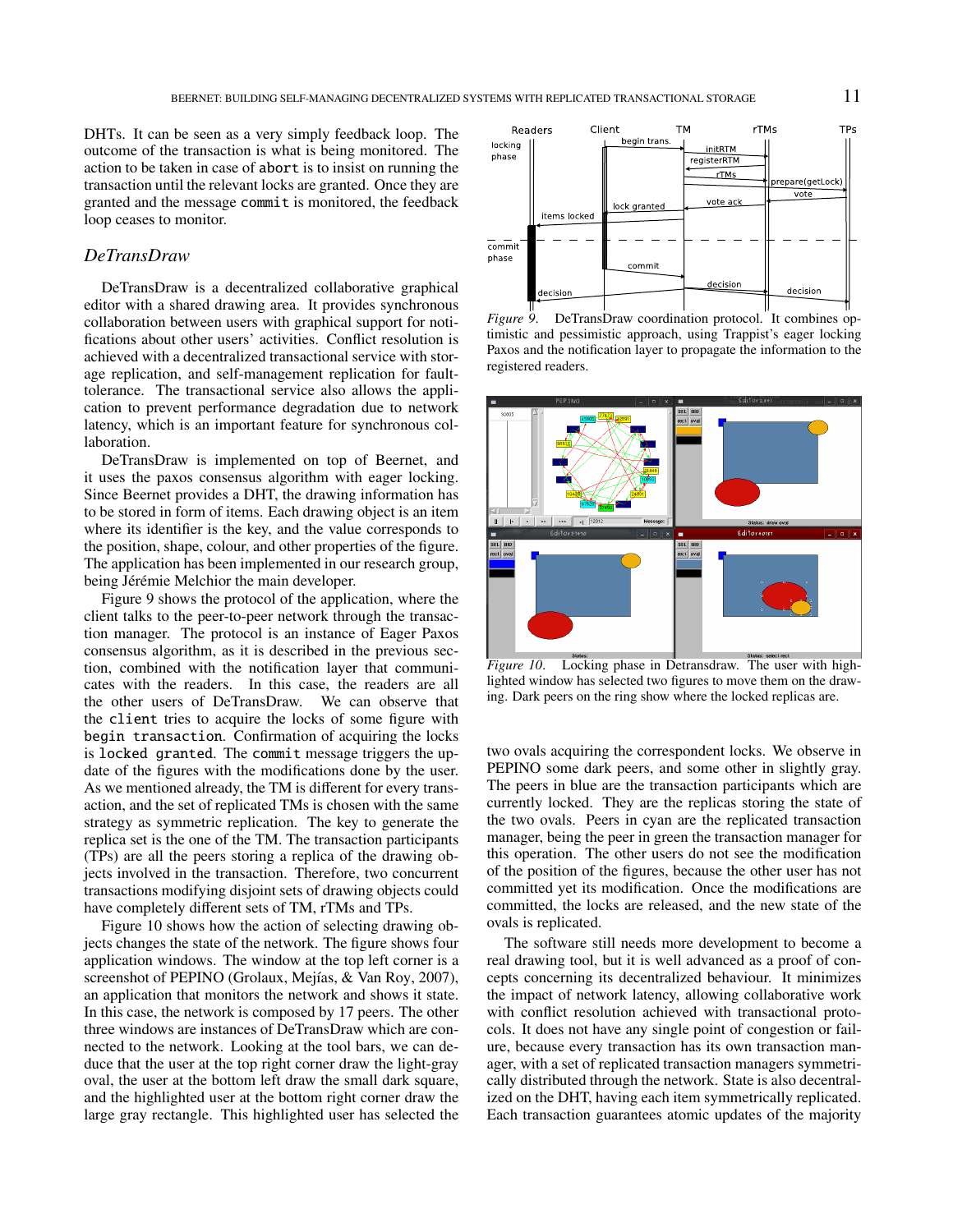#### of the replicas.

#### *Decentralized Wikipedia*

Wikipedia (Wikimedia Foundation, 2009) is an online encyclopedia written collaboratively by volunteers, reaching currently more than 13 million articles. A large community of users constantly updates the articles and create new ones. Such system can certainly benefit from scalable storage and atomic commit, being a good case study for self-organizing peer-to-peer networks with transactional DHT. A fully decentralized Wikipedia (Plantikow et al., 2007) was successfully built with Scalaris (Schütt et al., 2008), which is based on Chord# (Schütt et al., 2007) using a transactional layer implementing Paxos consensus algorithm (Moser & Haridi, 2007). The real Wikipedia runs on a server farm with a fix amount of nodes, with a centrally-managed database. The decentralized version allows the network to add more nodes to the system when more storage capacity is needed. The stored items are symmetrically replicated, and each transaction runs its own instance of a transaction manager, preventing the system from having a single point of congestion.

To validate our implementation of the atomic transactional DHT using Paxos consensus algorithm, which is part of Trappist, running on top of the Relaxed-Ring, we decided to give the task of implementing a decentralized Wikipedia to the students of the course "Languages and Algorithms for Distributed Applications", given at the Université catholique de Louvain, as a course for engineering and master students. The students had two weeks to develop their program having access to Beernet's API for building their peer-to-peer network, and for using the transactional layer to store and retrieve data from the network.

To store data in a DHT, the information has to be stored as items with a key-value pair. A paragraph in an article was the granularity used to organize the information of the wiki. Articles were stored as a list of paragraphs. Using articles as the minimal granularity would have not been convenient because users never update more than one article at the time. Therefore, the transactional layer would have been used to update only an item at the time, being useful only for managing replica consistency. Furthermore, such granularity would not allow concurrent user to work on the same article. Figure 11 depicts how using paragraphs as the minimal granularity can be useful to allow concurrent users updating the same article. On the figure, both users get a copy of an article composed by three paragraphs. Each paragraph has its own version, marked as timestamps (ts). User *A* modifies paragraph 1 and 3, while user *B* modifies paragraph 2. When user *A* commits her changes, the transactional layer guarantees that both paragraph will be updated, or none of them will. This property is particularly interesting if we consider that the article could be source code of a program instead. Allowing only one change could introduce an error in the program. Continuing with the example, since modifications of users *A* and *B* do not conflict, both transactions commit successfully. Consequently, if user *B* would have also modified either paragraph 1 or 3, only one of the commits would



*Figure 11*. Users *A* and *B* modify different paragraphs of the same document. Both can successfully commit their changes because there are no conflicts.

have succeeded. It is up to the application to decide how to resolve the conflict.

Code 6 has been taken and modified from one of the student projects, with permission of the authors Alexandre Bultot and Laurent Herbin. The code performs several transactions so as to update the article. The modifications are divided into two lists of paragraphs, which are determined by the application: ToCommit, containing all paragraphs with modifications, and newly added paragraphs too; ToDelete are obviously the paragraphs that will be deleted. These procedures imply several calls to write and remove on the transactional object. Calling executeTransaction on the Node guarantees that all of them will be committed, or the whole update fails. This version is slightly simplified, because adding and removing items has also implications on the list of paragraphs of the article. The representation of such list is application dependent, so we will not include it on these code samples.

As we can see, reading an article and committing the correspondent updates is fairly simple using the transactional DHT API. As an average, the student projects were about 600 lines of code, including the graphical interface, and the code for bootstrapping the peer-to-peer network. The students were not asked to implement an HTML interface. Instead, they could implement a simple GUI using the Mozart programming system, to make it simpler to interact with Beernet.

The feedback from the students helped us to improve our system, and it confirmed us that the provided API is suitable for other programmers to develop applications on top of our system. The students agreed that all the complexity of building the network, routing messages, storing and retrieving data from the replicas, was well hidden behind the API. Unfortunately, they got the feeling that their student project did not let them test their skills on distributed programming for decentralized systems, because they were working on a higher level. This is of course positive for Beernet as programming framework, but we need to reconsider the project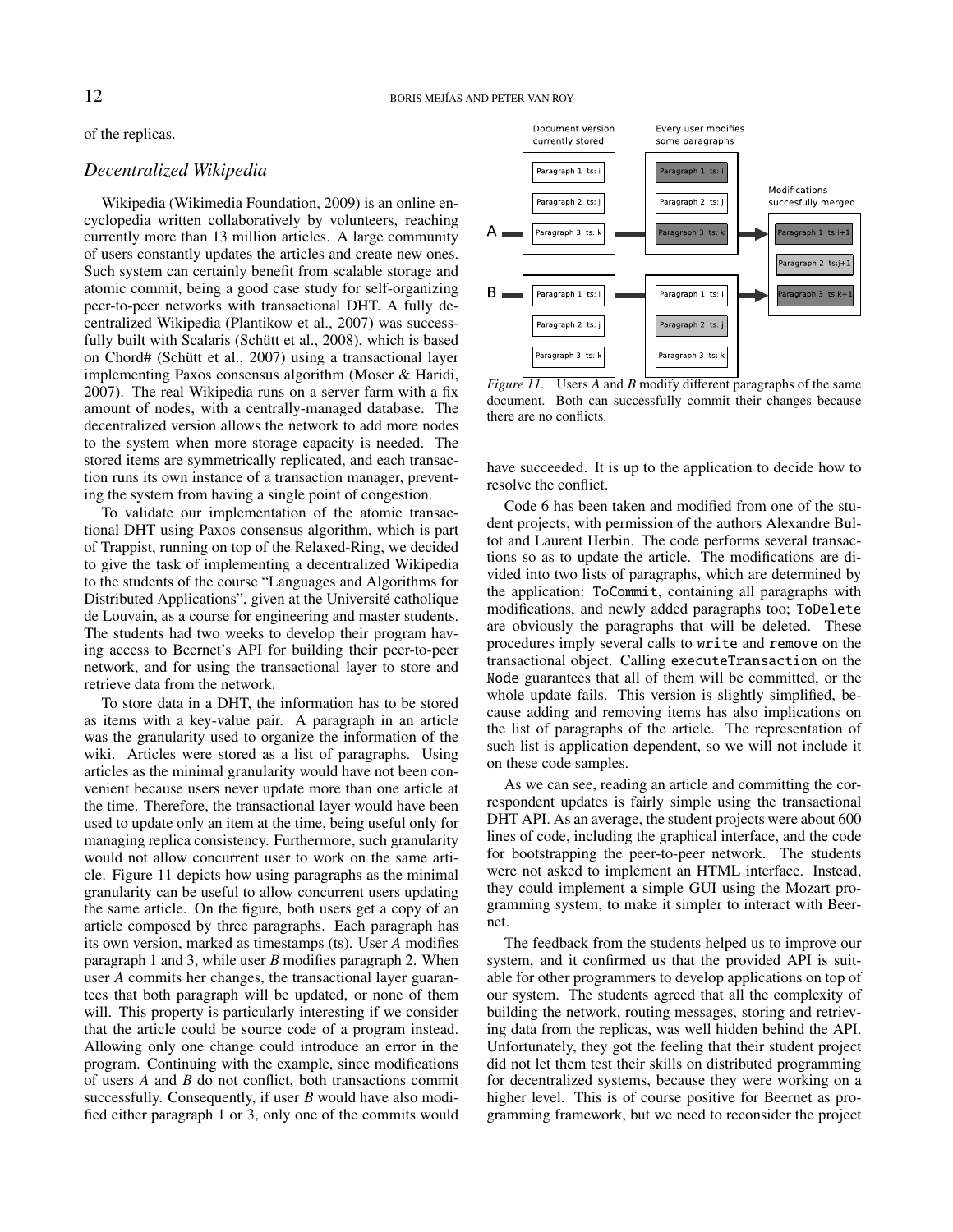#### Algorithm 6 Committing updates and removing paragraphs

| <b>proc</b> {RobustCommit ToCommit ToDelete}  |
|-----------------------------------------------|
| Trans = $proc {$ \$ Obj}                      |
| for UpdPar in ToCommit do                     |
| {Obj write(UpdPar.id UpdPar.text)}            |
| end                                           |
| for DelPar in @ToDelete do                    |
| $\{Obj$ remove(DelPar.id DelPar.text) $\}$    |
| end                                           |
| {Obj commit}                                  |
| end                                           |
| in                                            |
| {Node executeTransaction(Trans Client paxos)} |
| end                                           |

as an academic activity.

#### *Future Development*

We are planning to develop a system to help Linux users to efficiently choose and install packages by sharing knowledge among them. One of the targets of the application is to create an inference recommendation system that can suggest packages according to what the other users in the community are using. For instance, the majority of Java developers use Eclipse as their IDE. Therefore, if a user has installed the package for Java development, the system could suggest the installation of Eclipse. Similarly for Ruby developers, the system could suggest Ruby-on-Rails. The second target of the application is to share the knowledge acquired with respect to installability. In Linux, packages depend and have conflict with other packages. Therefore, installing one may imply to uninstall another one needed by a third one. But dependencies have also alternatives, so it is possible to find work arounds that satisfy the installation of any set of packages. Finding a solution can be highly time-consuming, but, if another user has already found the work around, the information could be shared with the rest of the community. These two goals imply a decentralized storage where every peer contributes with information. We need to further investigate about which transactional protocols are the best suitable for its design and implementation.

## Conclusion

We have started this work discussing about the complexity of building dynamic distributed systems. We explained why decentralized systems overcome the disadvantages of classical centralized architectures, and we also explained that selfmanagement is the key to deal with the higher complexity of decentralized systems. We also identified the need for maintaining the state of the system replicated across the network.

In Section , we reviewed existing solutions to build selforganized and self-healing structured overlay networks as the base for decentralized systems. We decided to use the relaxed-ring as our network topology for Beernet, because of its cost-efficient ring maintenance which does not relies on transitive connectivity. The basic DHT provided by the relaxed-ring has been improved with a replication layer built op top of it. The layer is built using symmetric replication as the replication strategy. To guarantee the consistency and coherence of the replicas, a transactional layer called Trappist is in charge of providing atomic updates of the items, with the guarantee that the majority of the replicas store the latest value. Trappist implements three different transactional protocols, which are described in Section . This layer is part of the whole implementation of Beernet, which as a whole provides a self-managing peer-to-peer network with transactional replicated DHT.

To validate the ideas presented in this paper, we showed in Section a set of applications built on top of Beernet. They take advantages of the different transactional protocols to provide synchronous and asynchronous collaborative tools. One of the applications we presented is design and implemented by a third party, validating Beernet as programming framework.

#### References

- Collet, R., & Van Roy, P. (2006). Failure handling in a networktransparent distributed programming language. In *Advanced topics in exception handling techniques* (p. 121-140).
- Dabek, F., Brunskill, E., Kaashoek, M. F., Karger, D. R., Morris, R., Stoica, I., et al. (2001). Building peer-to-peer systems with Chord, a distributed lookup service. In *Hotos* (p. 81-86). IEEE Computer Society.
- Daswani, N., & Garcia-Molina, H. (2002). Query-flood dos attacks in gnutella. In *Ccs '02: Proceedings of the 9th acm conference on computer and communications security* (p. 181-192). New York, NY, USA: ACM.
- FreeNet Community. (2003). *The freenet project.* http:// freenetproject.org.
- Ghodsi, A. (2006). *Distributed k-ary system: Algorithms for distributed hash tables*. Unpublished doctoral dissertation, KTH –- Royal Institute of Technology, Stockholm, Sweden.
- Gnutella. (2003). *Gnutella.* http://www.gnutella.com.
- Gray, J., & Lamport, L. (2006). Consensus on transaction commit. *ACM Trans. Database Syst.*, *31*(1), 133-160.
- Grolaux, D., Mejías, B., & Van Roy, P. (2007, September). PEPINO: PEer-to-Peer network INspectOr. In M. Hauswirth, A. Wierzbicki, K. Wehrle, A. Montresor, & N. Shahmehri (Eds.), *The seventh ieee international conference on peer-topeer computing* (p. 247-248). IEEE Computer Society.
- Hewitt, C., Bishop, P., & Steiger, R. (1973). A universal modular actor formalism for artificial intelligence. In *Proc. of the 3rd ijcai* (p. 235-245). Stanford, MA.
- Krishnamurthy, S., & Ardelius, J. (2008). *An analytical framework for the performance evaluation of proximity-aware structured overlays* (Tech. Rep.). Swedish Institute of Computer Science (SICS), Sweden.
- Markatos, E. P. (2002). Tracing a large-scale peer to peer system: an hour in the life of gnutella. In *2nd ieee*/*acm international symposium on cluster computing and the grid.*
- Mejías, B., & Van Roy, P. (2008). The relaxed-ring: a fault-tolerant topology for structured overlay networks. *Parallel Processing Letters*, *18*(3), 411-432.
- Mesaros, V., Carton, B., & Van Roy, P. (2005). P2PS: Peer-to-peer development platform for mozart. In P. V. Roy (Ed.), *Moz* (Vol. 3389, p. 125-136). Springer.